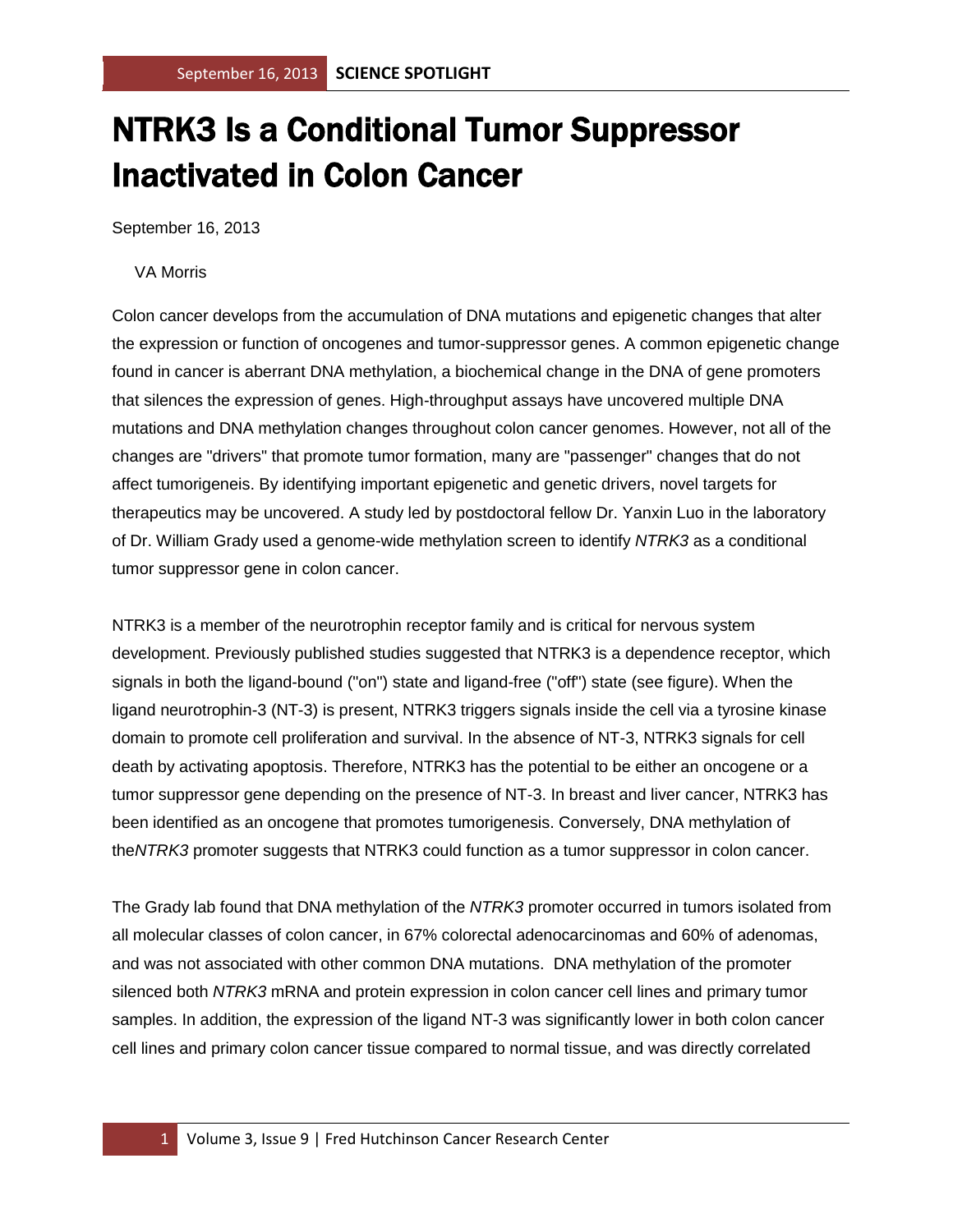with NTRK3 expression levels. The NT-3 promoter was also methylated in select colon cancer cell lines and expression could be turned on with drugs that reverse DNA methylation, indicating this was the mechanism for reduced expression in colon cancer.

In the absence of NT-3 expression, reintroducing NTRK3 expression induced cell death through apoptosis in colon cancer cell lines, suggesting that NTRK3 was functioning as a tumor suppressor. Treatment of cells with NT-3 reversed NTRK3-induced cell death, confirming that NTRK3 is a dependence receptor. Re-expression of NTRK3 also suppressed anchorage-independent cell growth of colon cancer cell lines, a hallmark of cancer *in vitro*, and tumor growth *in vivo* in a mouse model of colon cancer. Further supporting the notion that *NTRK3* is a tumor suppressor gene, DNA mutations are present in the *NTRK3* gene in colon, breast, lung, and liver cancer. Luo *et al*. also found a number of mutations in *NTRK3* in primary human colorectal cancers. They expressed a subset of these *NTRK3* mutants (G608S, I695V and L760I) in colon cancer cell lines and found that the*NTRK3* L760I mutant inactivated the ability of NTRK3 to induce apoptosis. The other mutant *NTRK3* genes did not affect NTRK3 function. These results demonstrate that both genetic and epigenetic mechanisms inactivat*e* NTRK3 in colorectal cancer, and also show that some of the *NTRK3* mutations are likely passenger mutations.

According to Dr. Grady, "Our studies show that NT-3 is absent in the colon, which we argue creates selective pressure to inactivate NTRK3 by both genetic and epigenetic mechanisms." These results are similar to another study describing the role of NTRK3 in colon cancer (Genevoi *et al*., 2013). "Our findings suggest that soluble receptors for NT-3 may be an effective anti-cancer treatment. In addition, the high frequency of *NTRK3* methylation in adenoma samples suggests that methylated *NTRK3*might be a useful biomarker for the early detection of colorectal cancer."

[Luo Y, Kaz AM, Kanngurn S, Welsch P, Morris SM, Wang J, Lutterbaugh JD, Markowitz SD, Grady](http://www.ncbi.nlm.nih.gov/pubmed/23874207?otool=fhcrclib)  [WM.](http://www.ncbi.nlm.nih.gov/pubmed/23874207?otool=fhcrclib) 2013. NTRK3 Is a Potential Tumor Suppressor Gene Commonly Inactivated by Epigenetic Mechanisms in Colorectal Cancer. *PLoS Genetics*9:e1003552.

Also see: [Genevois AL, Ichim G, Coissieux MM, Lambert MP, Lavial F, Goldschneider D, Jarrosson-](http://www.ncbi.nlm.nih.gov/pubmed/23341610?otool=fhcrclib)[Wuilleme L, Lepinasse F, Gouysse G, Herceg Z, Scoazec JY, Tauszig-Delamasure S, Mehlen P.](http://www.ncbi.nlm.nih.gov/pubmed/23341610?otool=fhcrclib) 2013. Dependence receptor TrkC is a putative colon cancer tumor suppressor. *Proc Natl Acad Sci U S A*. 110:3017-22.